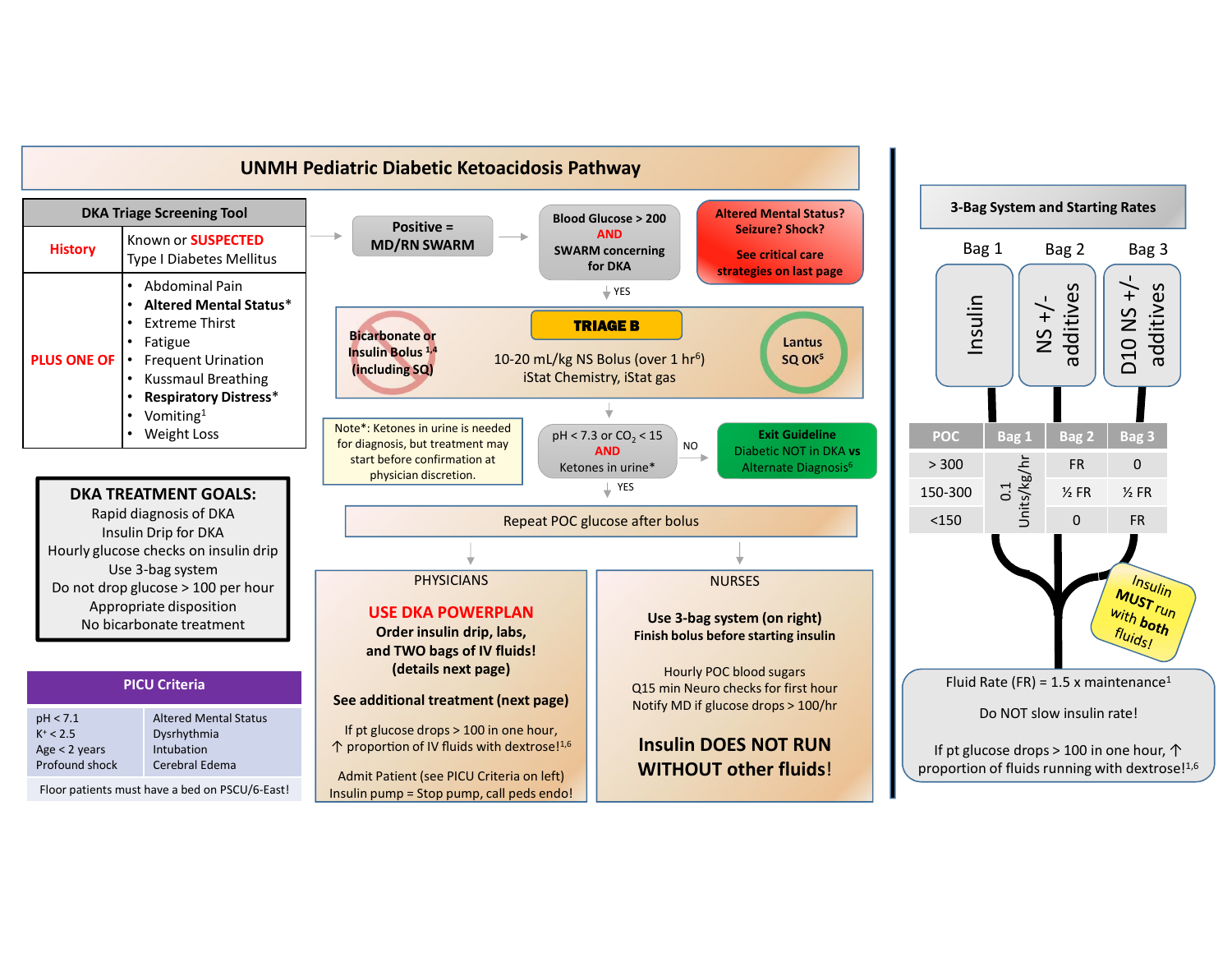# H&P AND TREATMENT INFORMATION **The CONDER INFORMATION**

|                                                                             | <b>H&amp;P AND TREATMENT INFORMATION</b>                                                                                                                         |                                        |                                                     | <b>ORDER INFORM</b>                                                                                                       |                                    |                        |  |
|-----------------------------------------------------------------------------|------------------------------------------------------------------------------------------------------------------------------------------------------------------|----------------------------------------|-----------------------------------------------------|---------------------------------------------------------------------------------------------------------------------------|------------------------------------|------------------------|--|
|                                                                             | <b>HISTORY AND PHYSICAL</b>                                                                                                                                      |                                        |                                                     |                                                                                                                           |                                    | <b>LAB ORDERS</b>      |  |
| Review of Systems                                                           | Polyphagia, Polydypsia, Polyuria, Weight Loss, Anorexia,                                                                                                         |                                        |                                                     | All<br><b>VBG</b>                                                                                                         |                                    | $If \theta$<br>Islet 0 |  |
| Known Diabetic                                                              | Vomiting, Fatigue, Malaise<br>Insulin Use, most recent dose, insulin pump<br>Home glucose/ketone measurements<br>Age at dx, prior hospitalizations, previous DKA |                                        |                                                     | Chem 7, Mg, Phos<br>Insuli<br>CBC with diff<br><b>TSH</b><br>Hemoglobin-A1c<br>$FT_{4}$<br>Ionized Calcium (iCa)<br>Celia |                                    |                        |  |
| Other<br>Teenage females                                                    | Infectious sx, Ingestions, Trauma<br>Risk of Pregnancy, STI                                                                                                      |                                        |                                                     | Urinalysis (UA)<br>Panel<br>Q1 hour POC Glucose                                                                           |                                    |                        |  |
| Physical Exam                                                               | Airway                                                                                                                                                           |                                        |                                                     |                                                                                                                           | If Severe DKA add a L              |                        |  |
|                                                                             | Breathing: Tachypnea, Kussmaul breathing<br>Circulation: Capillary refill, pulses                                                                                |                                        | <b>IV FLUID ORDEI</b>                               |                                                                                                                           |                                    |                        |  |
|                                                                             |                                                                                                                                                                  | <b>ALWAYS ORDER a bag with AND a b</b> |                                                     |                                                                                                                           |                                    |                        |  |
|                                                                             | <b>ADDITIONAL TREATMENT</b>                                                                                                                                      |                                        |                                                     | K > 5.5                                                                                                                   |                                    |                        |  |
| Assure good IV access but avoid central lines due to risk of thrombus       |                                                                                                                                                                  | $<$ 35 kg                              | <b>Normal Saline</b><br><b>AND</b><br><b>D10 NS</b> |                                                                                                                           | $NS + 20$ m<br>$D10 + NS + 2$      |                        |  |
|                                                                             | Neurologic assessments every 15 minutes for first hour or until stable                                                                                           |                                        | $> 35$ kg                                           | <b>Normal Saline</b><br><b>AND</b>                                                                                        |                                    | $NS + 40 m$            |  |
|                                                                             | Reeval for need for 2 <sup>nd</sup> bolus<br>Start 1.5 MIVF NS until 3-bag system ready                                                                          |                                        |                                                     | <b>D10 NS</b>                                                                                                             | IF K < 2.5 or > 5.5 orde           | $D10 + NS + 4$         |  |
|                                                                             | Start insulin infusion at least 1 hour AFTER 1 <sup>st</sup> bolus started <sup>1,4,6</sup>                                                                      |                                        |                                                     |                                                                                                                           | K Acetate instead of KCl i         |                        |  |
| Add glucose to fluids when blood sugar drops below 300 mg/dL or if dropping |                                                                                                                                                                  |                                        | <b>USE THE FOLLOWING INI</b>                        |                                                                                                                           |                                    |                        |  |
|                                                                             |                                                                                                                                                                  |                                        | <b>POC Glucose</b><br>> 300                         |                                                                                                                           | NS +/- additives                   |                        |  |
|                                                                             | 0.2 U/kg Lantus now if new diabetic. Otherwise order their regular home                                                                                          |                                        | $150 - 300$                                         |                                                                                                                           | 1.5 maintenance<br>0.75 maintenand |                        |  |
|                                                                             | dose.                                                                                                                                                            |                                        | < 150                                               |                                                                                                                           |                                    | Bag at bedside         |  |
|                                                                             | Do NOT give bicarbonate OR insulin boluses <sup>1,4</sup>                                                                                                        |                                        |                                                     | <b>Nurses need BOTH bags to sta</b>                                                                                       |                                    |                        |  |
|                                                                             | Add antibiotic coverage if febrile                                                                                                                               |                                        |                                                     | Specialized fluids take time, start with NS at 3<br>for insulin and suppleme                                              |                                    |                        |  |
|                                                                             |                                                                                                                                                                  |                                        |                                                     |                                                                                                                           |                                    |                        |  |

# ADDITIONAL TREATMENT

|                                                                 | <b>ORDER INFORMATION</b>                           |
|-----------------------------------------------------------------|----------------------------------------------------|
|                                                                 | <b>LAB ORDERS</b>                                  |
| All                                                             | If New Diabetic                                    |
| <b>VBG</b><br>Chem 7, Mg, Phos                                  | <b>Islet Cell Antibodies</b><br>Insulin antibodies |
| CBC with diff<br>Hemoglobin-A1c                                 | <b>TSH</b><br>FT <sub>4</sub>                      |
| Ionized Calcium (iCa)<br>Urinalysis (UA)<br>Q1 hour POC Glucose | <b>Celiac Disease Reflex</b><br>Panel              |

## IV FLUID ORDERS<sup>1</sup>

### ALWAYS ORDER a bag with AND a bag without dextrose!

|           |                                                                                                               |                              | <b>ORDER INFORMATION</b>                                                                                                     |            |                                          |
|-----------|---------------------------------------------------------------------------------------------------------------|------------------------------|------------------------------------------------------------------------------------------------------------------------------|------------|------------------------------------------|
|           |                                                                                                               | <b>LAB ORDERS</b>            |                                                                                                                              |            |                                          |
|           | All                                                                                                           |                              | If New Diabetic                                                                                                              |            |                                          |
|           | <b>VBG</b><br>Chem 7, Mg, Phos<br>CBC with diff<br>Hemoglobin-A1c<br>Ionized Calcium (iCa)<br>Urinalysis (UA) | Q1 hour POC Glucose          | <b>Islet Cell Antibodies</b><br>Insulin antibodies<br><b>TSH</b><br>FT <sub>4</sub><br><b>Celiac Disease Reflex</b><br>Panel |            |                                          |
|           |                                                                                                               |                              | If Severe DKA add a Lactate                                                                                                  |            |                                          |
|           |                                                                                                               | IV FLUID ORDERS <sup>1</sup> |                                                                                                                              |            |                                          |
|           | <b>ALWAYS ORDER a bag with AND a bag without dextrose!</b>                                                    |                              |                                                                                                                              |            |                                          |
|           | K > 5.5                                                                                                       |                              |                                                                                                                              | K < 5.5    |                                          |
| $<$ 35 kg | <b>Normal Saline</b><br><b>AND</b><br><b>D10 NS</b>                                                           |                              | NS + 20 mEq/L KCl + 20 mEq/L KPhos                                                                                           | <b>AND</b> | D10 + NS + 20 mEq/L KCl + 20 mEq/L KPhos |
| $> 35$ kg | <b>Normal Saline</b><br><b>AND</b><br><b>D10 NS</b>                                                           |                              | NS + 40 mEq/L KCl + 20 mEq/L KPhos                                                                                           | <b>AND</b> | D10 + NS + 40 mEq/L KCl + 20 mEq/L KPhos |
|           |                                                                                                               |                              | IF $K < 2.5$ or $> 5.5$ order an EKG<br>K Acetate instead of KCI is allowed                                                  |            |                                          |
|           |                                                                                                               |                              | <b>USE THE FOLLOWING INITIAL RATE</b>                                                                                        |            |                                          |
|           | <b>POC Glucose</b>                                                                                            | $NS +/-$ additives           |                                                                                                                              |            | D10 NS $+/-$ additives                   |
|           | > 300                                                                                                         | 1.5 maintenance              |                                                                                                                              |            | Bag at bedside                           |
|           | $150 - 300$                                                                                                   | 0.75 maintenance             |                                                                                                                              |            | 0.75 maintenance                         |
|           | < 150                                                                                                         | Bag at bedside               |                                                                                                                              |            | 1.5 maintenance                          |
|           | Specialized fluids take time, start with NS at 1.5 maintenance while waiting                                  |                              | <b>Nurses need BOTH bags to start insulin drip</b><br>for insulin and supplemental fluids                                    |            |                                          |
|           |                                                                                                               |                              |                                                                                                                              |            |                                          |
|           |                                                                                                               |                              |                                                                                                                              |            |                                          |

# USE THE FOLLOWING INITIAL RATE

### Nurses need BOTH bags to start insulin drip